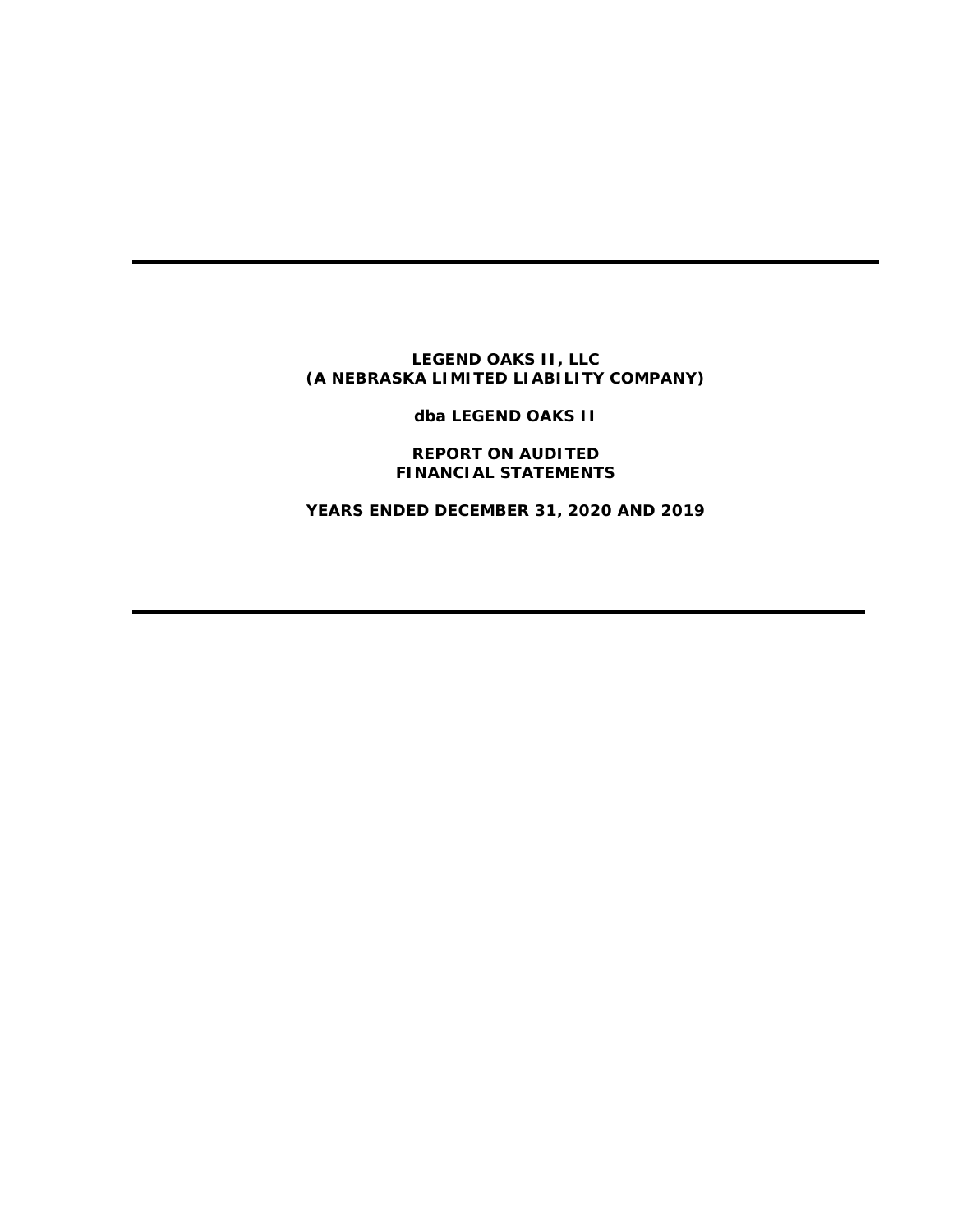# **TABLE OF CONTENTS**

|                                                                                | Page    |
|--------------------------------------------------------------------------------|---------|
| Independent auditor's report                                                   | $1 - 2$ |
| <b>Financial statements</b>                                                    |         |
| <b>Balance sheets</b><br>Statements of operations                              | 3<br>4  |
| Statements of changes in Members' equity (deficit)<br>Statements of cash flows | 5<br>6  |
| Notes to financial statements                                                  | 7-14    |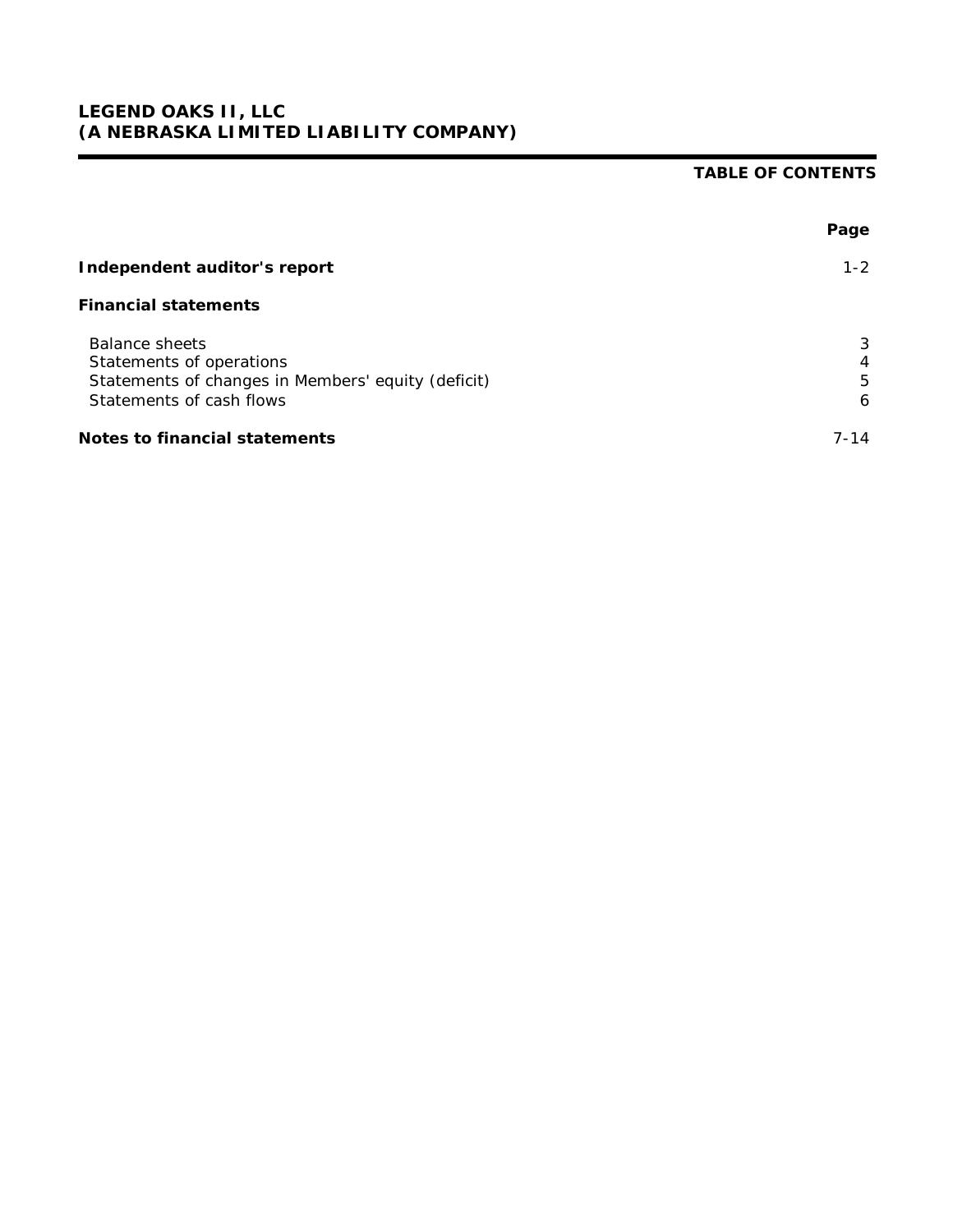

# **INDEPENDENT AUDITOR'S REPORT**

To the Members of Legend Oaks II, LLC (A Nebraska Limited Liability Company)

# **Report on the Financial Statements**

We have audited the accompanying financial statements of Legend Oaks II, LLC, which comprise the balance sheets as of December 31, 2020 and 2019, and the related statements of operations, changes in Members' equity (deficit), and cash flows for the years then ended, and the related notes to the financial statements.

# **Management's Responsibility for the Financial Statements**

Management is responsible for the preparation and fair presentation of these financial statements in accordance with accounting principles generally accepted in the United States of America; this includes the design, implementation, and maintenance of internal control relevant to the preparation and fair presentation of financial statements that are free from material misstatement, whether due to fraud or error.

# **Auditor's Responsibility**

Our responsibility is to express an opinion on these financial statements based on our audits. We conducted our audits in accordance with auditing standards generally accepted in the United States of America. Those standards require that we plan and perform the audit to obtain reasonable assurance about whether the financial statements are free of material misstatement.

An audit involves performing procedures to obtain audit evidence about the amounts and disclosures in the financial statements. The procedures selected depend on the auditor's judgment, including the assessment of the risks of material misstatement of the financial statements, whether due to fraud or error. In making those risk assessments, the auditor considers internal control relevant to Legend Oaks II, LLC's preparation and fair presentation of the financial statements in order to design audit procedures that are appropriate in the circumstances, but not for the purpose of expressing an opinion on the effectiveness of Legend Oaks II, LLC's internal control. Accordingly, we express no such opinion. An audit also includes evaluating the appropriateness of accounting policies used and the reasonableness of significant accounting estimates made by management, as well as evaluating the overall presentation of the financial statements.

We believe that the audit evidence we have obtained is sufficient and appropriate to provide a basis for our audit opinion.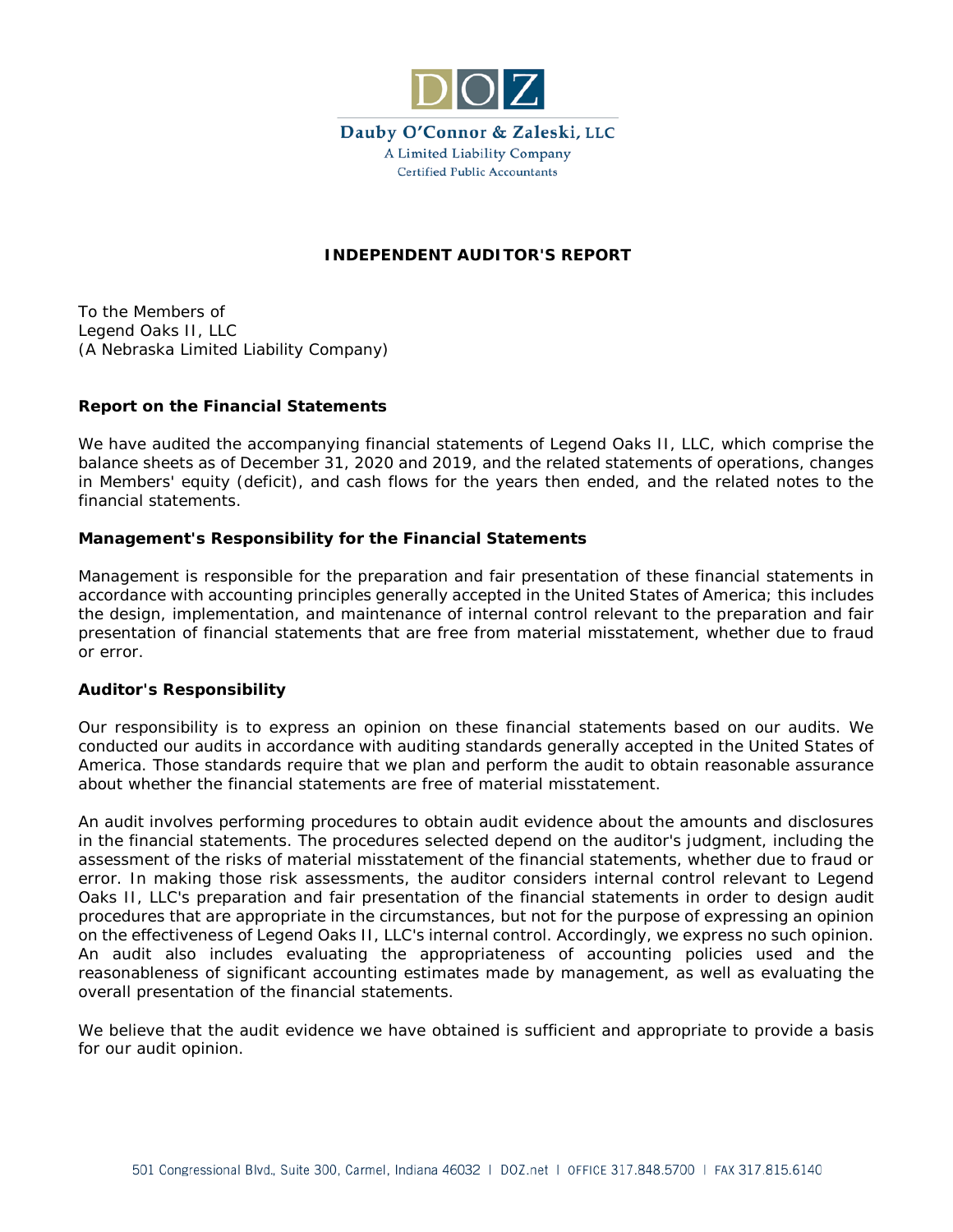Legend Oaks II, LLC Page 2

### **Opinion**

In our opinion, the financial statements referred to above present fairly, in all material respects, the financial position of Legend Oaks II, LLC as of December 31, 2020 and 2019, and the results of its operations and its cash flows for the years then ended in accordance with accounting principles generally accepted in the United States of America.

Dauby Olonno : Zaladi, LLC

February 15, 2021 **Dauby O'Connor & Zaleski, LLC** Carmel, Indiana Certified Public Accountants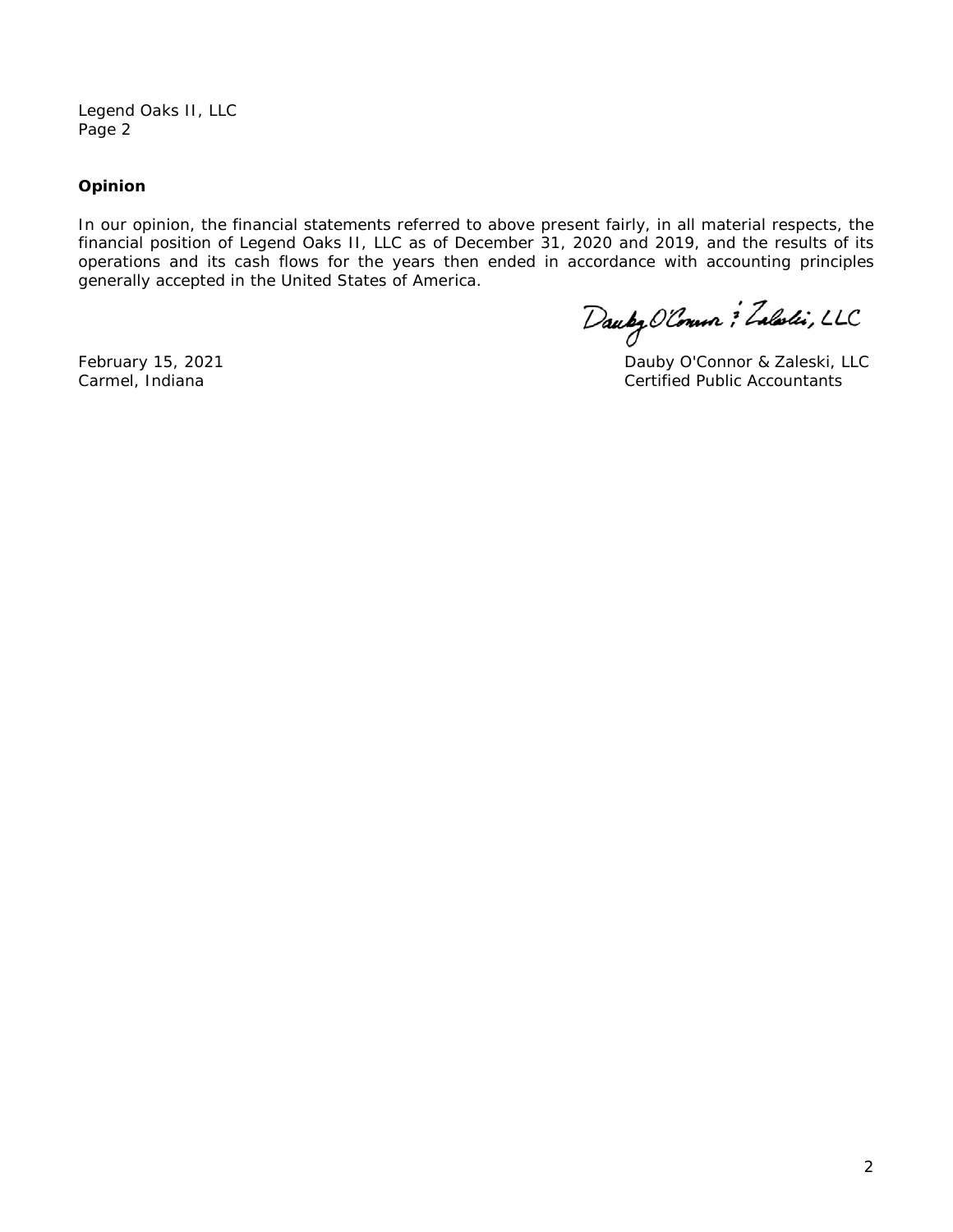# **BALANCE SHEETS DECEMBER 31, 2020 AND 2019**

| Λ<br>_<br>۰.<br>ுட<br>س . |  |
|---------------------------|--|
|---------------------------|--|

|                                 | 2020 |           | 2019            |  |
|---------------------------------|------|-----------|-----------------|--|
| Cash and cash equivalents       |      |           |                 |  |
| Cash                            | \$   | 75.648    | \$<br>49,682    |  |
| Operating reserve               |      | 41,815    | 41.711          |  |
| Reserve for replacements        |      | 46,877    | 39,144          |  |
| Total cash and cash equivalents |      | 164,340   | 130,537         |  |
| Other assets                    |      | 2.159     | 3,695           |  |
| Property and equipment, net     |      | 1,726,612 | 1,811,592       |  |
| Unamortized costs, net          |      | 9,916     | 11,846          |  |
|                                 | \$   | 1,903,027 | \$<br>1,957,670 |  |

# **LIABILITIES AND MEMBERS' EQUITY (DEFICIT)**

| Accounts payable                 | \$<br>16,903    | \$<br>7,726 |
|----------------------------------|-----------------|-------------|
| Accrued interest                 | 3,692           | 3,613       |
| Accrued real estate taxes        | 9,484           | 4,675       |
| Resident security deposits       | 8,234           | 8,647       |
| Mortgage notes and loans payable | 290,329         | 290,713     |
| <b>Total liabilities</b>         | 328,642         | 315,374     |
| Members' equity (deficit)        | 1,574,385       | 1,642,296   |
|                                  | \$<br>1,903,027 | 1,957,670   |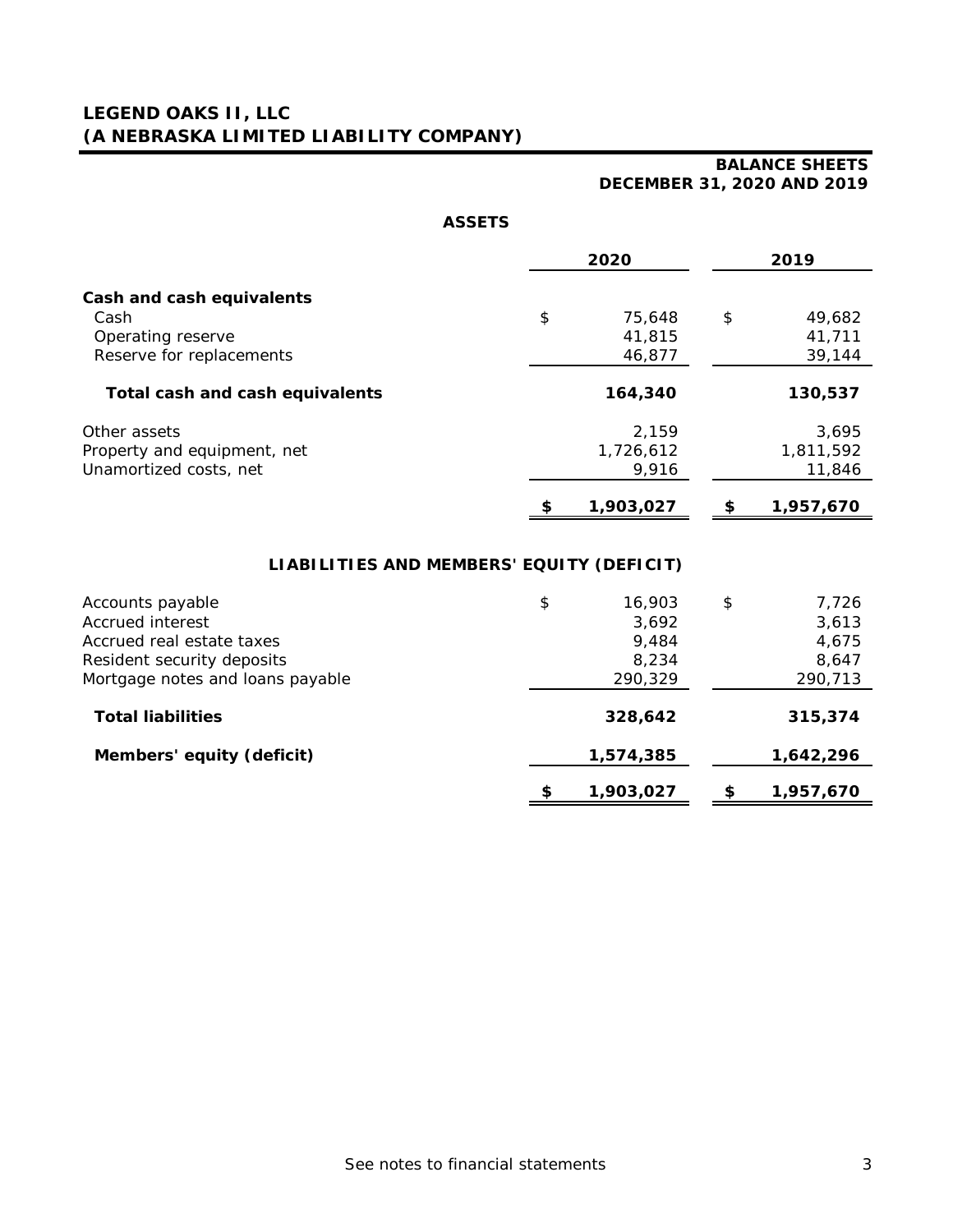# **STATEMENTS OF OPERATIONS YEARS ENDED DECEMBER 31, 2020 AND 2019**

|                               | 2020 |           | 2019         |  |
|-------------------------------|------|-----------|--------------|--|
| <b>Revenues</b>               |      |           |              |  |
| Rental income                 | \$   | 94,091    | \$<br>96,214 |  |
| Interest                      |      | 274       | 892          |  |
| Other                         |      | 1,335     | 3,426        |  |
| <b>Total revenues</b>         |      | 95,700    | 100,532      |  |
| <b>Expenses</b>               |      |           |              |  |
| Depreciation and amortization |      | 86,910    | 115,762      |  |
| Administrative                |      | 25,012    | 25,286       |  |
| Operating and maintenance     |      | 15,856    | 16,268       |  |
| Taxes and insurance           |      | 26,411    | 26,949       |  |
| Interest expense              |      | 9,422     | 9,454        |  |
| <b>Total expenses</b>         |      | 163,611   | 193,719      |  |
| Net income (loss)             | \$   | (67, 911) | (93, 187)    |  |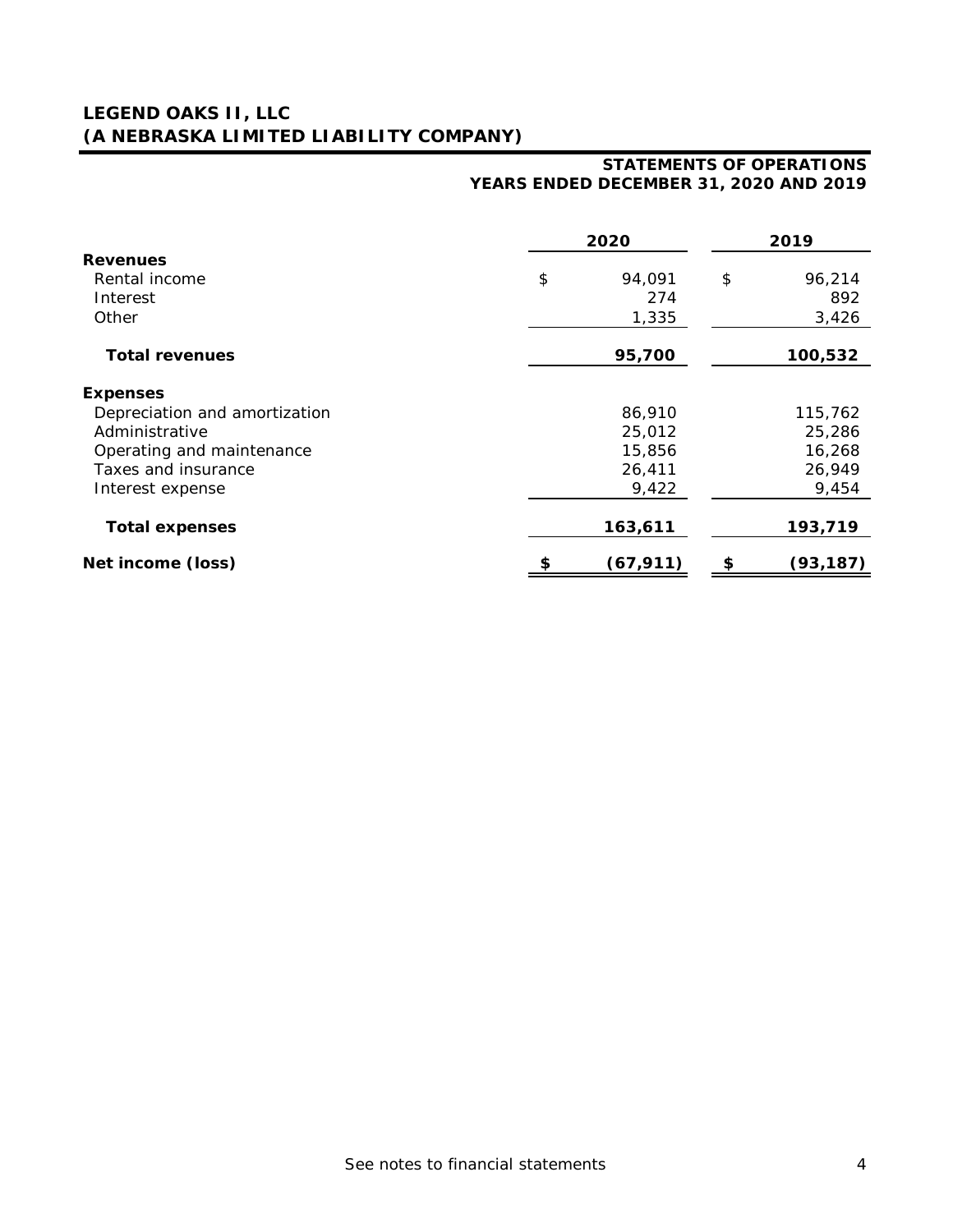# **STATEMENTS OF CHANGES IN MEMBERS' EQUITY (DEFICIT) YEARS ENDED DECEMBER 31, 2020 AND 2019**

|                                      | <b>Investor</b><br><b>Member</b> |                           | <b>Special</b><br><b>Member</b> | Managing<br><b>Member</b> | Total       |
|--------------------------------------|----------------------------------|---------------------------|---------------------------------|---------------------------|-------------|
| <b>Balance, January</b><br>1, 2019   | \$1,735,516                      | $\boldsymbol{\mathsf{s}}$ | 10                              | \$<br>(43)                | \$1,735,483 |
| Net income (loss)                    | (93, 178)                        |                           |                                 | (9)                       | (93, 187)   |
| <b>Balance, December</b><br>31, 2019 | 1,642,338                        |                           | 10                              | (52)                      | 1,642,296   |
| Net income (loss)                    | (67,904)                         |                           |                                 | (7)                       | (67, 911)   |
| <b>Balance, December</b><br>31, 2020 | \$1,574,434                      | \$                        | 10                              | \$<br>(59)                | \$1,574,385 |
| Ownership Percentage                 | 99.99%                           |                           | 0.0000%                         | 0.01%                     | 100.00%     |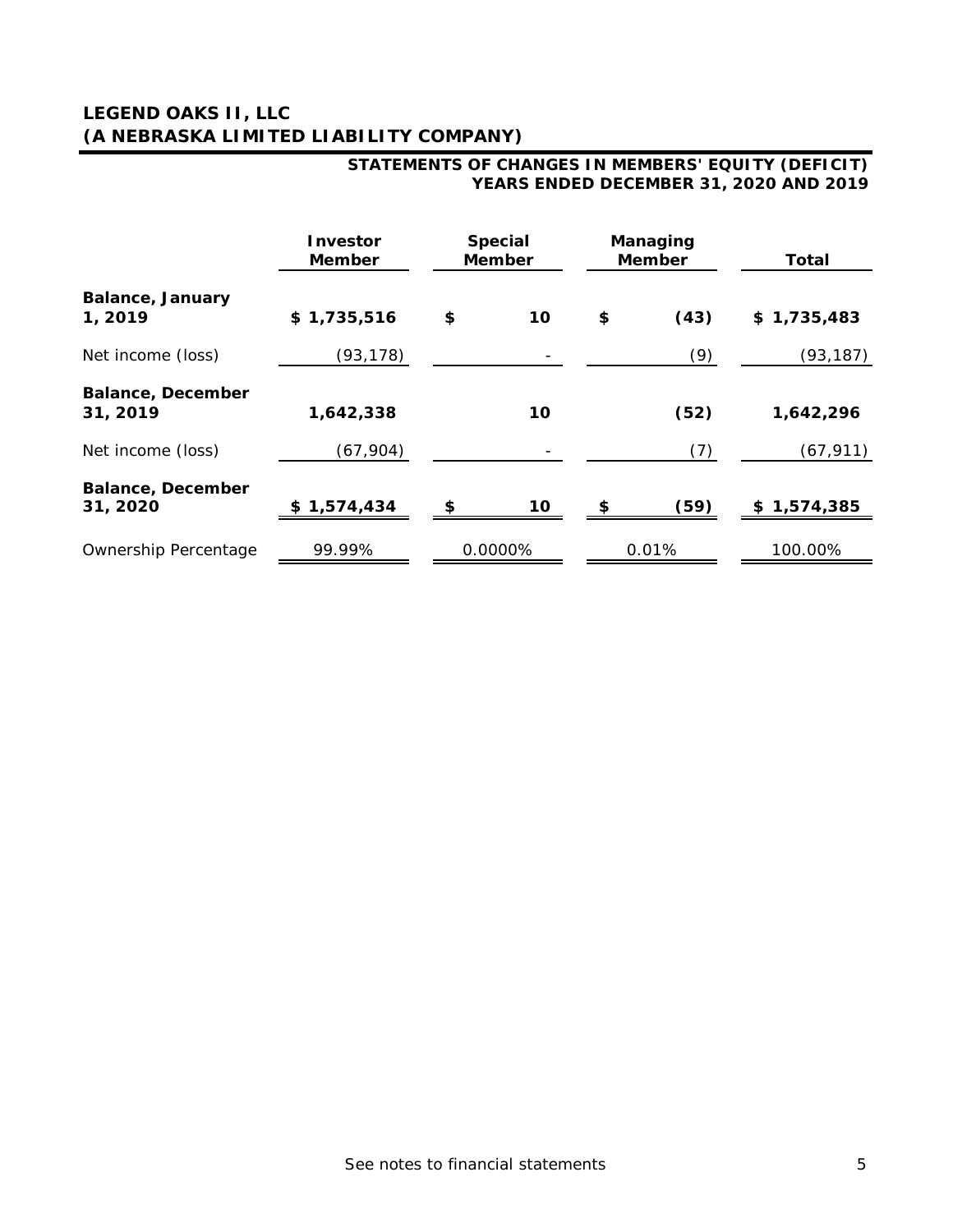|                                                                                                                    | 2020            | 2019            |
|--------------------------------------------------------------------------------------------------------------------|-----------------|-----------------|
| Reconciliation of net income (loss) to net cash<br>provided by (used in) operating activities<br>Net income (loss) | \$<br>(67, 911) | \$<br>(93, 187) |
| Adjustments to reconcile net income (loss) to net cash<br>provided by (used in) operating activities:              |                 |                 |
| Depreciation and amortization<br>Capitalization of interest into mortgage notes and                                | 86,910          | 115,762         |
| loans payable                                                                                                      | 3,261           | 3,301           |
| Changes in:                                                                                                        |                 |                 |
| Other assets                                                                                                       | 1,536           | 1,025           |
| Accounts payable                                                                                                   | 9,177           | (6,003)         |
| Accrued interest                                                                                                   | 79              | (48)            |
| Accrued real estate taxes                                                                                          | 4,809           | (4, 774)        |
| Resident security deposits liability                                                                               | (413)           |                 |
| <b>Total adjustments</b>                                                                                           | 105,359         | 109,263         |
| Net cash provided by (used in) operating activities                                                                | 37,448          | 16,076          |
| Cash flow from investing activities<br>Purchase of property and equipment                                          |                 | (2, 222)        |
| Cash flow from financing activities<br>Repayment of mortgage notes and loans payable                               | (3,645)         | (3, 519)        |
| Change in cash and cash equivalents                                                                                | 33,803          | 12,557          |
| Cash and cash equivalents at beginning of year                                                                     | 130,537         | 117,980         |
| Cash and cash equivalents at end of year                                                                           | \$<br>164,340   | \$<br>130,537   |
| <b>Supplemental disclosure</b>                                                                                     |                 |                 |
| Interest paid                                                                                                      | \$<br>6,082     | \$<br>6,201     |

#### **STATEMENTS OF CASH FLOWS YEARS ENDED DECEMBER 31, 2020 AND 2019**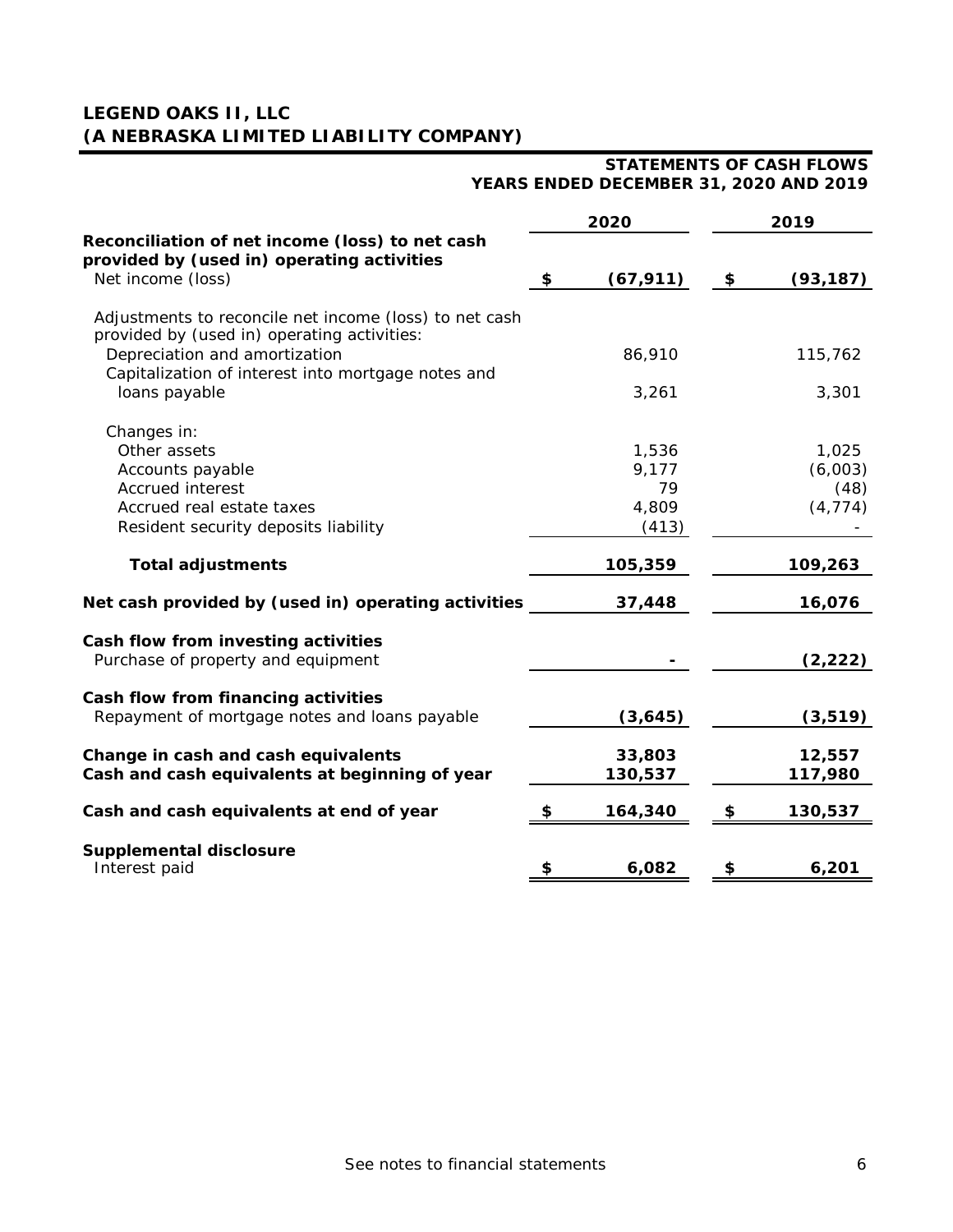# **NOTES TO FINANCIAL STATEMENTS YEARS ENDED DECEMBER 31, 2020 AND 2019**

# **NOTE 1-ORGANIZATION AND SUMMARY OF SIGNIFICANT ACCOUNTING POLICIES**

# **ORGANIZATION**

Legend Oaks II, LLC (the "Company") is a Nebraska Limited Liability Company formed to acquire, develop, and construct an 18 unit multifamily residential rental community known as Legend Oaks II (the "Property") located in Lexington, Nebraska. The Company has qualified 100% of the units in the Property for low-income housing credits in accordance with Section 42 of the Internal Revenue Code as enacted by the Tax Reform Act of 1986. Generally, the low-income housing credit is computed as a percentage of the qualified basis of the property and is allowed annually during a period of ten years commencing with the year the building is placed in service. The applicable units must meet the provisions of these regulations during each of fifteen consecutive years in order to remain qualified to receive the credits. The Company has received an annual maximum allocation of credits of \$266,018. The final year of tax credits is 2024.

The ownership of the Company is as follows:

| Housing Authority of the City of Lexington, Nebraska (the "Managing Member") 00.010% |         |
|--------------------------------------------------------------------------------------|---------|
| MHEG Fund 40, LP (the "Investor Member")                                             | 99.990% |
| Midwest Housing Assistance Corporation (the "Special Member")                        | 00.000% |

#### **100.00%**

The term of the Company shall extend in perpetuity, unless sooner terminated as provided in the Operating Agreement.

# **SUMMARY OF SIGNIFICANT ACCOUNTING POLICIES**

#### **Basis of preparation of the financial statements**

The financial statements have been prepared on the accrual basis of accounting in accordance with accounting principles generally accepted in the United States of America.

#### **New accounting pronouncements**

In February 2016, the Financial Accounting Standards Board (FASB) issued Accounting Standards Update (ASU) 2016-02, Leases, which once implemented will result in lessees recognizing most leased assets and corresponding lease liabilities on the Balance Sheets. The standard is effective for year-ends beginning after December 15, 2021 and early adoption is permitted. The lease standard is not expected to have a material impact on the financial statements.

# **Cash**

For the Statements of Cash Flows, all unrestricted investments with original maturities of three months or less are cash. At December 31, 2020 and 2019, cash consists of operating checking and savings accounts.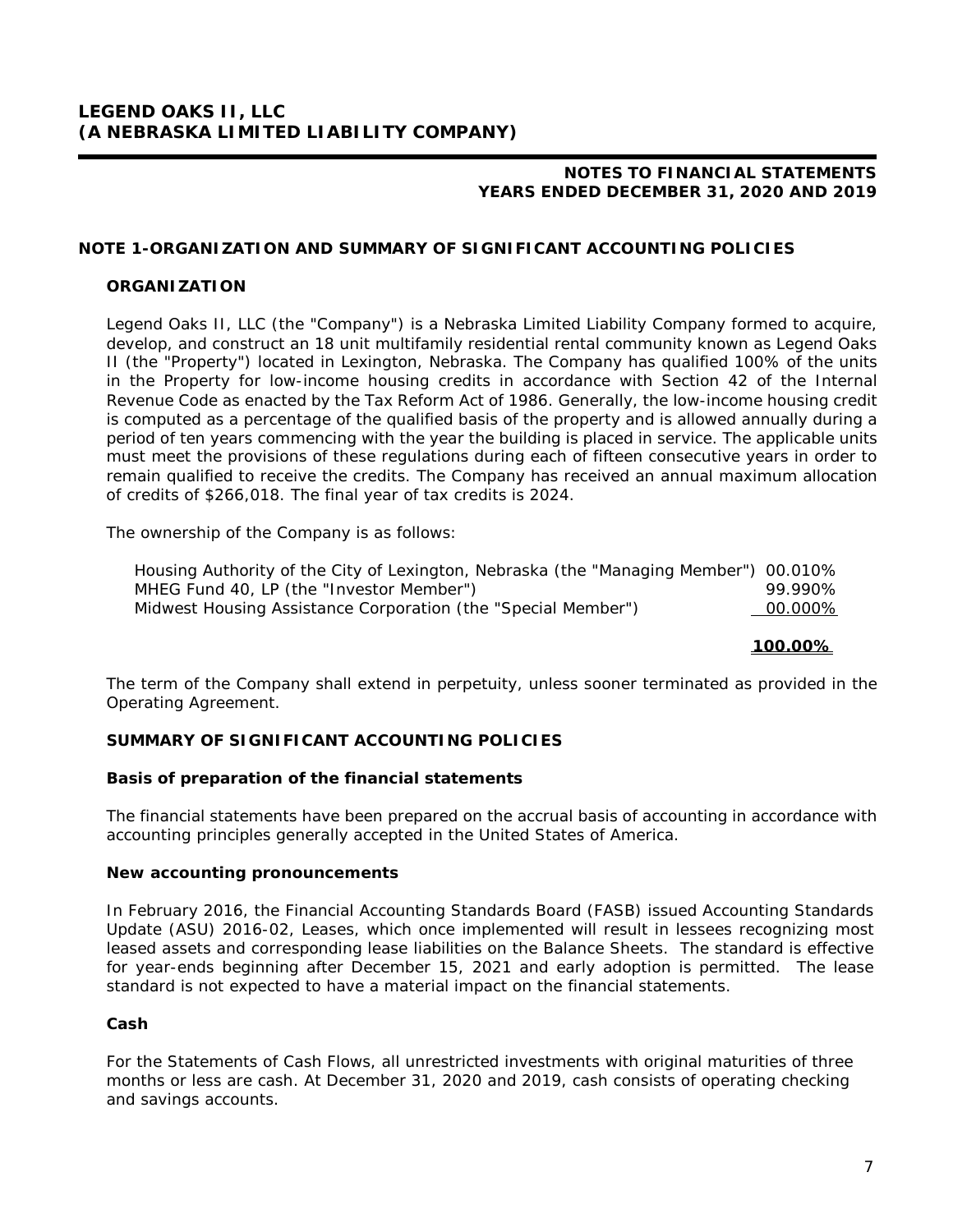# **NOTES TO FINANCIAL STATEMENTS (CONTINUED) YEARS ENDED DECEMBER 31, 2020 AND 2019**

# **NOTE 1-ORGANIZATION AND SUMMARY OF SIGNIFICANT ACCOUNTING POLICIES (CONTINUED)**

# **Resident receivable and bad debt policy**

Resident rent charges for the current month are due on the first of the month. Residents who are evicted or move-out are charged with damages or cleaning fees, if applicable. Resident receivables consist of amounts due for rental income, security deposit or the charges for damages and cleaning fees. The Company does not accrue interest on the resident receivable balances.

The Company reviews its outstanding resident receivables on a regular basis and records an allowance for the outstanding resident receivables over 60 days. There were no bad debts expensed for the years ended December 31, 2020 and 2019.

#### **Property and equipment**

Property and equipment is recorded at cost. Depreciation is provided principally on the straight line method over the remaining estimated useful lives of the assets, which range from 5 to 27.5 years. Expenditures for repairs and betterments, which do not materially extend the life of the asset, are charged to expense.

The Company is subject to the provisions of the Impairment or Disposal of Long-Lived Assets topic of the FASB *Accounting Standards Codification* ("ASC") 360-10. Impairment or Disposal of Long-Lived Assets has no retroactive impact on the Company's financial statements. The standard requires impairment losses to be recorded on long-lived assets when indicators of impairment are present and the undiscounted cash flows estimated to be generated by those assets (excluding interest) are less than the carrying amount of the assets. In such cases, the carrying value of assets to be held and used are adjusted to their estimated fair value and assets held for sale are adjusted to their estimated fair value less selling expenses. No impairment losses were recognized for the years ended December 31, 2020 and 2019.

#### **Unamortized costs**

Unamortized costs consist of costs to obtain the tax credits. These costs are being amortized over the compliance period or credit period, as applicable, on a straight line basis.

#### **Revenue recognition**

Rental revenue attributable to residential operating leases is recorded when due from residents, generally upon the first day of each month for periods of up to one year, and are considered operating leases under FASB ASU 840 and are not within the scope of FASB ASU 2014-09. Advance receipts of rental income will be deferred until earned. Other income results from fees for late payments, cleaning, damages and laundry facilities and is recorded when earned.

#### **Syndication costs**

Costs incurred in connection with the Investor Member's investment in the Company of \$6,000 have been netted against the Investor Member's capital contributions for reporting purposes.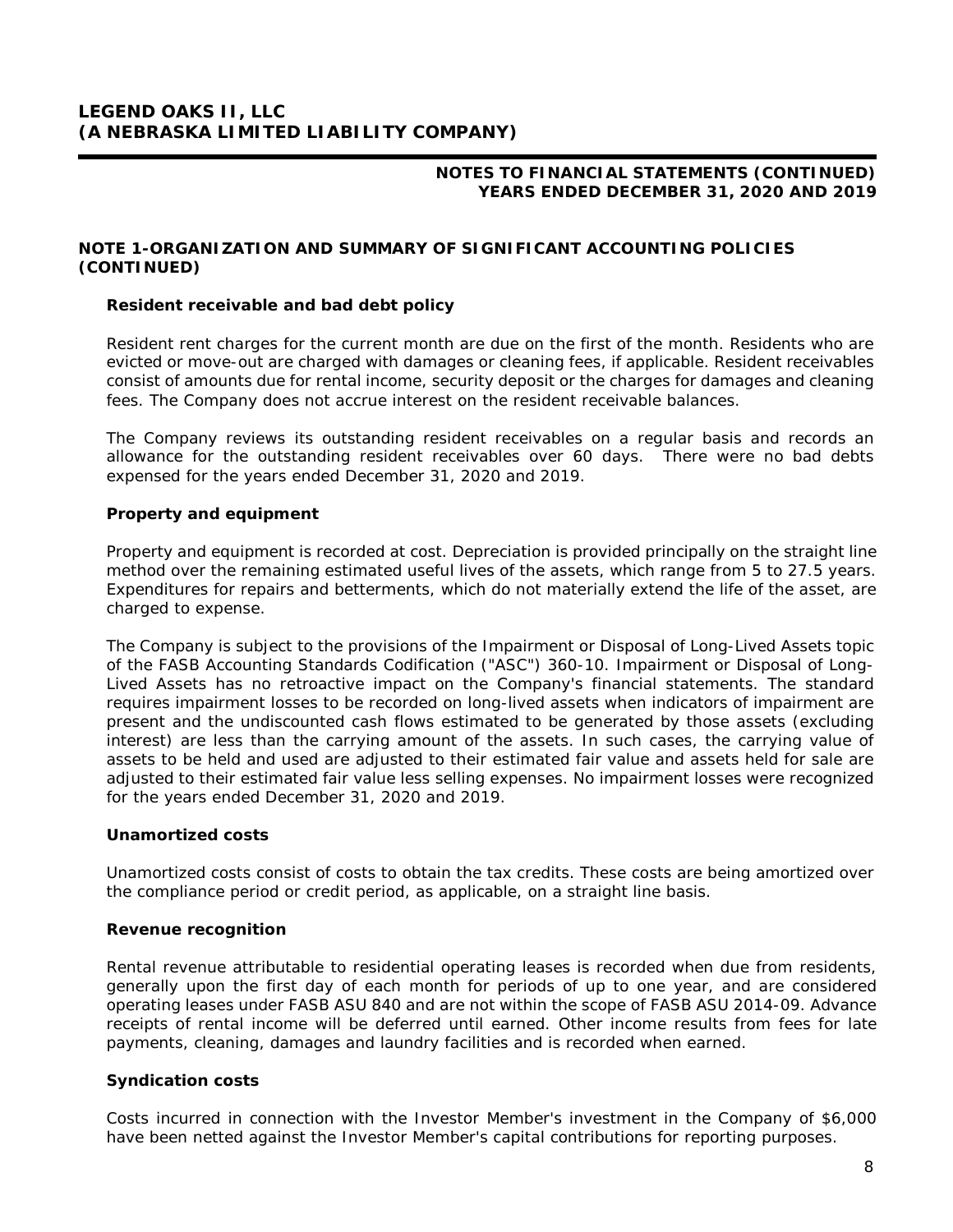# **NOTES TO FINANCIAL STATEMENTS (CONTINUED) YEARS ENDED DECEMBER 31, 2020 AND 2019**

# **NOTE 1-ORGANIZATION AND SUMMARY OF SIGNIFICANT ACCOUNTING POLICIES (CONTINUED)**

# **Advertising costs**

Advertising costs are expensed as incurred and are included in administrative expenses in the Statements of Operations.

#### **Property taxes**

Property taxes are expensed in the year of the lien such that twelve months of expense are recorded.

# **Concentration of credit risk**

The Company places its temporary cash investments with high credit quality financial institutions that are insured by the Federal Deposit Insurance Corporation ("FDIC") up to \$250,000. At times, the account balances may exceed the FDIC insurance limits.

The Company's operations are concentrated in the multifamily real estate market. In addition, the Company operates in a heavily regulated environment. The operations of the Company are subject to the administrative directives, rules and regulations of federal, state and local regulatory agencies. Such administrative directives, rules and regulations are subject to change by an act of Congress or an administrative change mandated by regulatory agencies. Such changes may occur with little notice or inadequate funding to pay for the related cost, including the additional administrative burden, if any, to comply with a change.

# **Use of estimates**

The preparation of financial statements in conformity with accounting principles generally accepted in the United States of America requires management to make estimates and assumptions that affect the reported amounts of assets and liabilities and disclosure of contingent assets and liabilities at the date of the financial statements and the reported amounts of revenue and expenses during the reporting period. Actual results could differ from those estimates.

# **Fair value**

The Company is subject to the provisions of the Fair Value Measurement topic of the FASB *Accounting Standards Codification* (ASC) 820-10 which provides guidance for assets and liabilities which are required to be measured at fair value and requires expanded disclosure for fair value measurement. The standard applies whenever other standards require or permit assets or liabilities to be measured at fair value and does not require any new fair value measurements. The Fair Value Measurement did not have a material impact on the Company's financial statements for the years ended December 31, 2020 and 2019.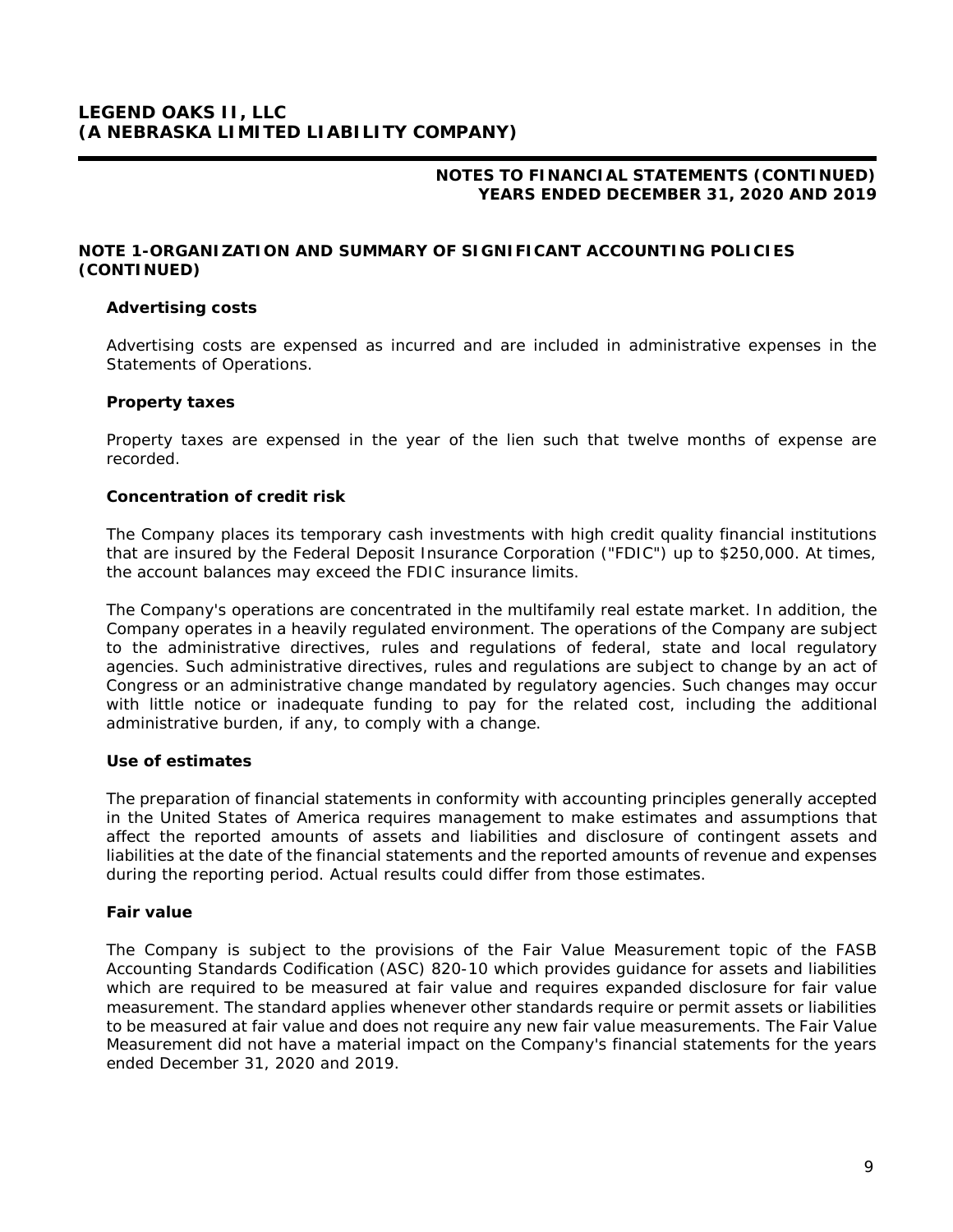# **NOTES TO FINANCIAL STATEMENTS (CONTINUED) YEARS ENDED DECEMBER 31, 2020 AND 2019**

### **NOTE 1-ORGANIZATION AND SUMMARY OF SIGNIFICANT ACCOUNTING POLICIES (CONTINUED)**

#### **Accounting for uncertainty in income taxes**

The Company is treated as a pass-through entity for income tax purposes and, as such, is not subject to income taxes. Rather, all items of taxable income, deductions and tax credits are passed through to and are reported by its owners on their respective income tax returns. The Company's federal tax status as a pass-through entity is based on its legal status as a limited liability company. Accordingly, the Company is not required to take any tax positions in order to qualify as a passthrough entity. The Company is required to file and does file tax returns with the Internal Revenue Service and other taxing authorities. Accordingly, these financial statements do not reflect a provision for income taxes and the Company has no other tax positions which it must consider for disclosure. There has been no interest or penalties recognized in the Statements of Operations or Balance Sheets for the years ended December 31, 2020 and 2019. Generally, the federal and state returns are subject to examination for three years after the later of the original or extended due date or the date filed with the applicable tax authorities.

#### **Subsequent events**

Management performed an evaluation of the Company's activity through February 15, 2021, the audit report date, and has concluded that there are no significant subsequent events requiring disclosure through the date these financial statements were available to be issued.

#### **NOTE 2-UNAMORTIZED COSTS**

Unamortized costs consist of costs for obtaining the tax credits. The following summarizes the cost:

|                                             | 2020             | 2019 |                  |  |
|---------------------------------------------|------------------|------|------------------|--|
| Tax credit fees<br>Accumulated amortization | 22,301<br>12,385 |      | 22,301<br>10.455 |  |
| Unamortized costs, net                      |                  |      |                  |  |

Amortization expense for each of the years ended December 31, 2020 and 2019 totaled \$1,930.

Estimated amortization expense for each of the next five years and thereafter is as follows:

| 2021       | \$<br>1,930 |
|------------|-------------|
| 2022       | 1,930       |
| 2023       | 1,930       |
| 2024       | 1,376       |
| 2025       | 600         |
| Thereafter | 2,150       |
|            |             |

```
$ 9,916
```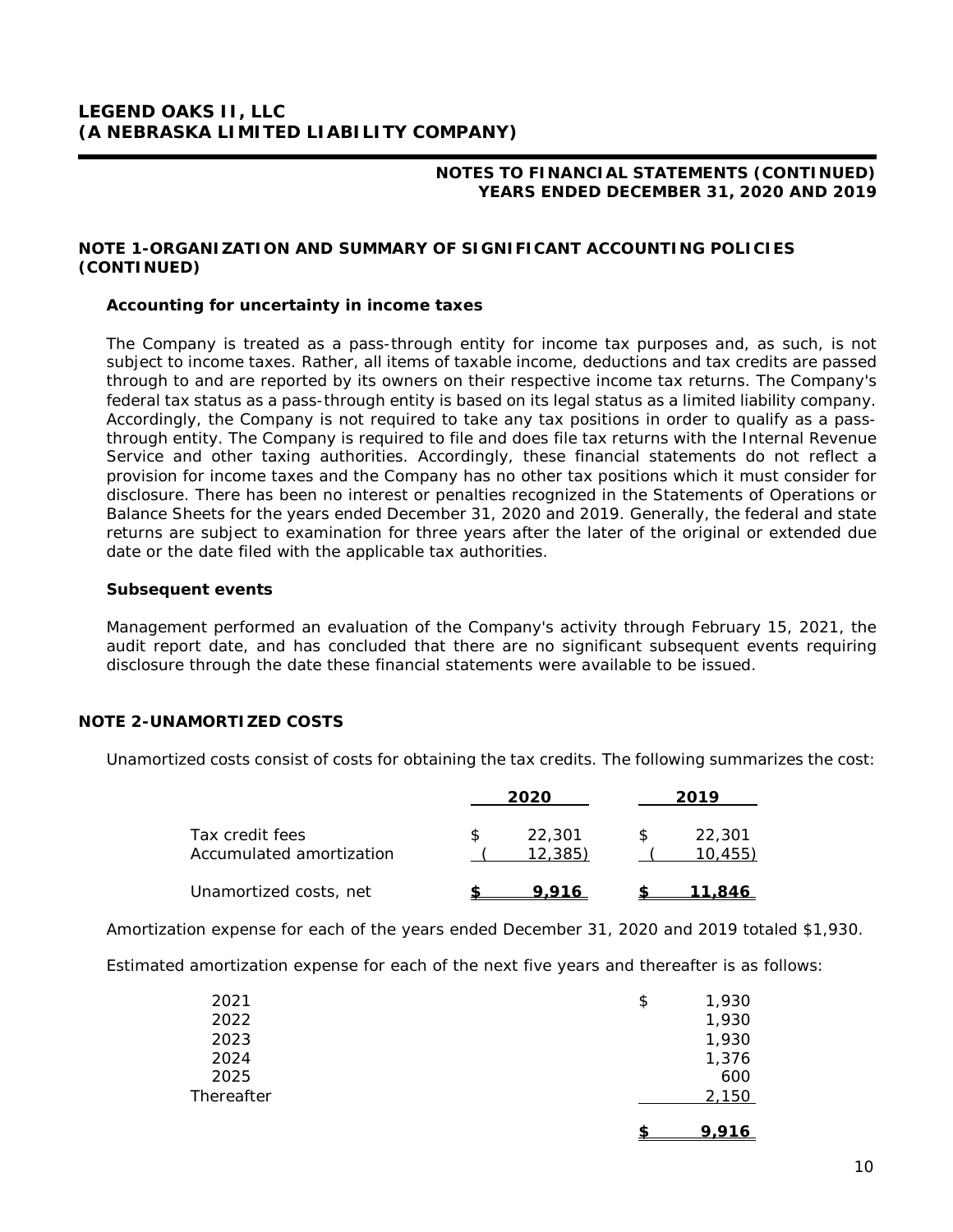# **NOTES TO FINANCIAL STATEMENTS (CONTINUED) YEARS ENDED DECEMBER 31, 2020 AND 2019**

# **NOTE 3-PROPERTY AND EQUIPMENT**

Property and equipment have been recorded at cost and consist of the following:

|                                                                                             | 2020                                                          | 2019                                                          |
|---------------------------------------------------------------------------------------------|---------------------------------------------------------------|---------------------------------------------------------------|
| Land<br><b>Buildings</b><br>Furniture and equipment<br>Subtotal<br>Accumulated depreciation | 40,000<br>\$<br>2,227,569<br>250,797<br>2,518,366<br>791,754) | 40,000<br>\$<br>2,227,569<br>250,797<br>2,518,366<br>706,774) |
| Ending balance                                                                              | <u>.726.612</u>                                               | .592                                                          |

For the years ended December 31, 2020 and 2019, depreciation expense totaled \$84,980 and \$113,832, respectively.

### **NOTE 4-MORTGAGE NOTES AND LOANS PAYABLE**

Mortgage notes and loans payable consist of the following at December 31:

| Description of debt                                                                                                                             | <b>Interest</b><br>Rate | Payments                                               | Maturity             | Principal<br><b>Balance</b><br>2020 | Principal<br><b>Balance</b><br>2019 |
|-------------------------------------------------------------------------------------------------------------------------------------------------|-------------------------|--------------------------------------------------------|----------------------|-------------------------------------|-------------------------------------|
| Managing Member Ioan, in the<br>original principal amount of \$151,851,<br>collateralized by a security interest in<br>Legend Oaks II, LLC      | 2.37%                   | From available<br>cash flow                            | November 5.<br>2029  | 140.859<br>\$                       | \$137,598                           |
| Managing Member perm loan, in<br>the original principal amount of \$169,620,<br>collateralized by a security interest in<br>Legend Oaks II, LLC | 4%                      | Monthly principal<br>and interest<br>payments of \$810 | November 10.<br>2030 | 149,470                             | 153,115                             |
|                                                                                                                                                 |                         |                                                        |                      | \$290.329                           | \$290.713                           |

The property and equipment and other assets are pledged as collateral on the mortgage notes and loans payable. For the years ended December 31, 2020 and 2019, interest expense totaled \$9,422 and \$9,454, respectively. At December 31, 2020 and 2019, accrued interest totaled \$3,692 and \$3,613, respectively.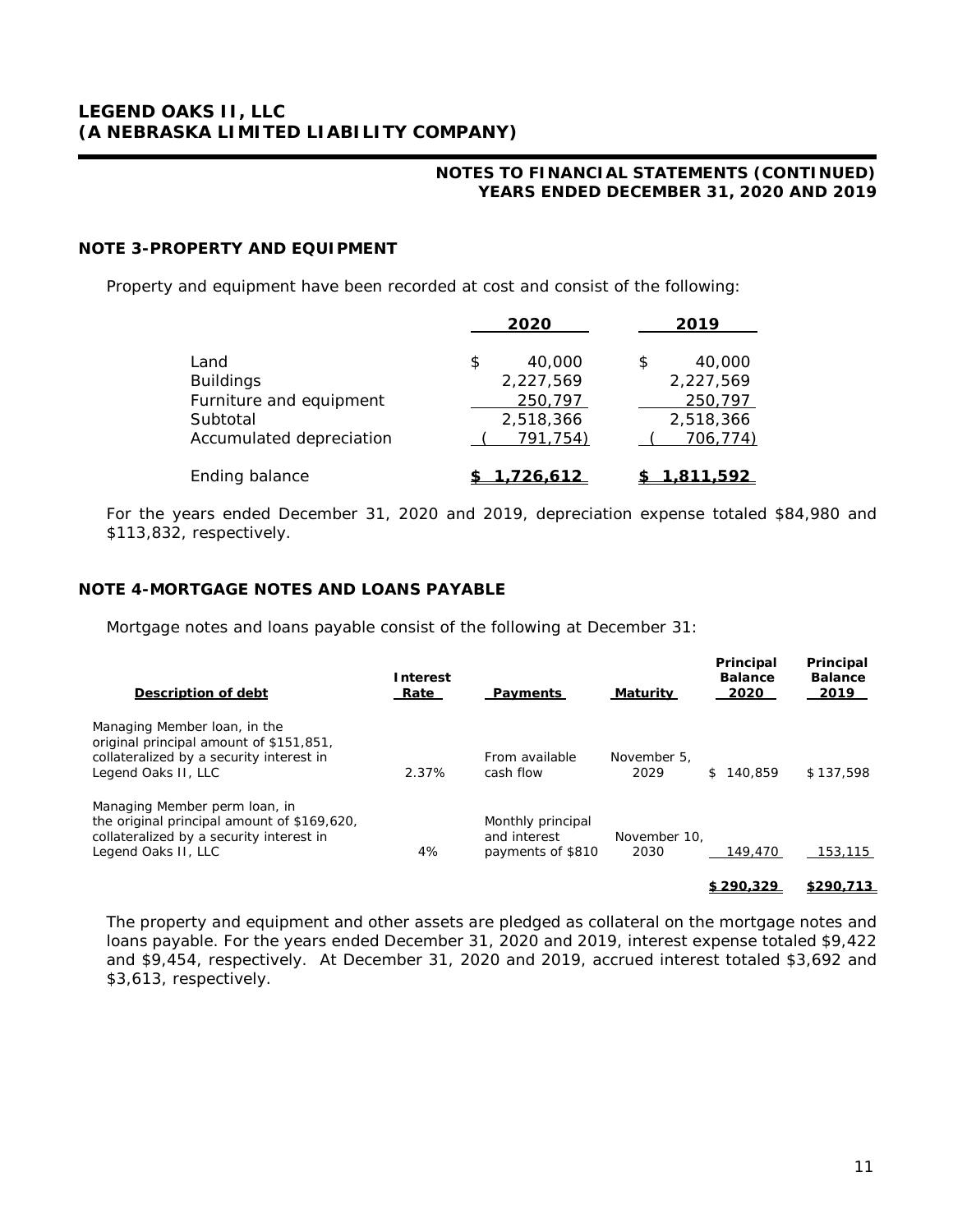# **NOTES TO FINANCIAL STATEMENTS (CONTINUED) YEARS ENDED DECEMBER 31, 2020 AND 2019**

### **NOTE 4-MORTGAGE NOTES AND LOANS PAYABLE (CONTINUED)**

Principal payments related to the mortgage notes and loans payable for the next five years and thereafter are as follows:

| 2021       | \$<br>3,811    |
|------------|----------------|
| 2022       | 3,966          |
| 2023       | 4,128          |
| 2024       | 4,280          |
| 2025       | 4,470          |
| Thereafter | 269,674        |
|            |                |
|            | <u>290.329</u> |

#### **NOTE 5-RELATED PARTIES**

The Company has entered into an agreement with the Managing Member for management of the rental operations of the Property. For the years ended December 31, 2020 and 2019, management fees totaled \$9,543 and \$9,964, respectively. These expenses are included in administrative expenses on the Statements of Operations.

Midwest Housing Equity Group, Inc., an affiliate of the Investor Member, earned a compliance monitoring and consulting service fee of \$2,027 and \$1,948 for the years ended December 31, 2020 and 2019, respectively. These fees are included in administrative expenses on the Statements of Operations. At December 31, 2020 and 2019, \$1,988 and \$1,948 remained payable, respectively. These fees are included in accounts payable on the Balance Sheets.

The Company entered into a perm loan payable with the Managing Member in the amount of \$169,620, to fund construction of the property and provide long term financing after construction. The loan payable accrues interest at 4% and is payable in monthly installments of \$810. At December 31, 2020 and 2019, the outstanding loan balance was \$149,470 and \$153,115 and accrued interest was \$344 and \$352, all respectively. The Managing Member perm loan is included in mortgage notes and loans payable on the Balance Sheets.

#### **Incentive management fee**

In consideration for the efficient management of the Company and business, the Company shall pay to the Managing Member an annual non-cumulative incentive management fee of 100% of cash flow remaining after certain payments, as defined, to the extent that the Company has net cash flow available for payment of such fee. In no year will the incentive management fee exceed 12% of gross rental receipts. For the years ended December 31, 2020 and 2019, no incentive management fees were earned.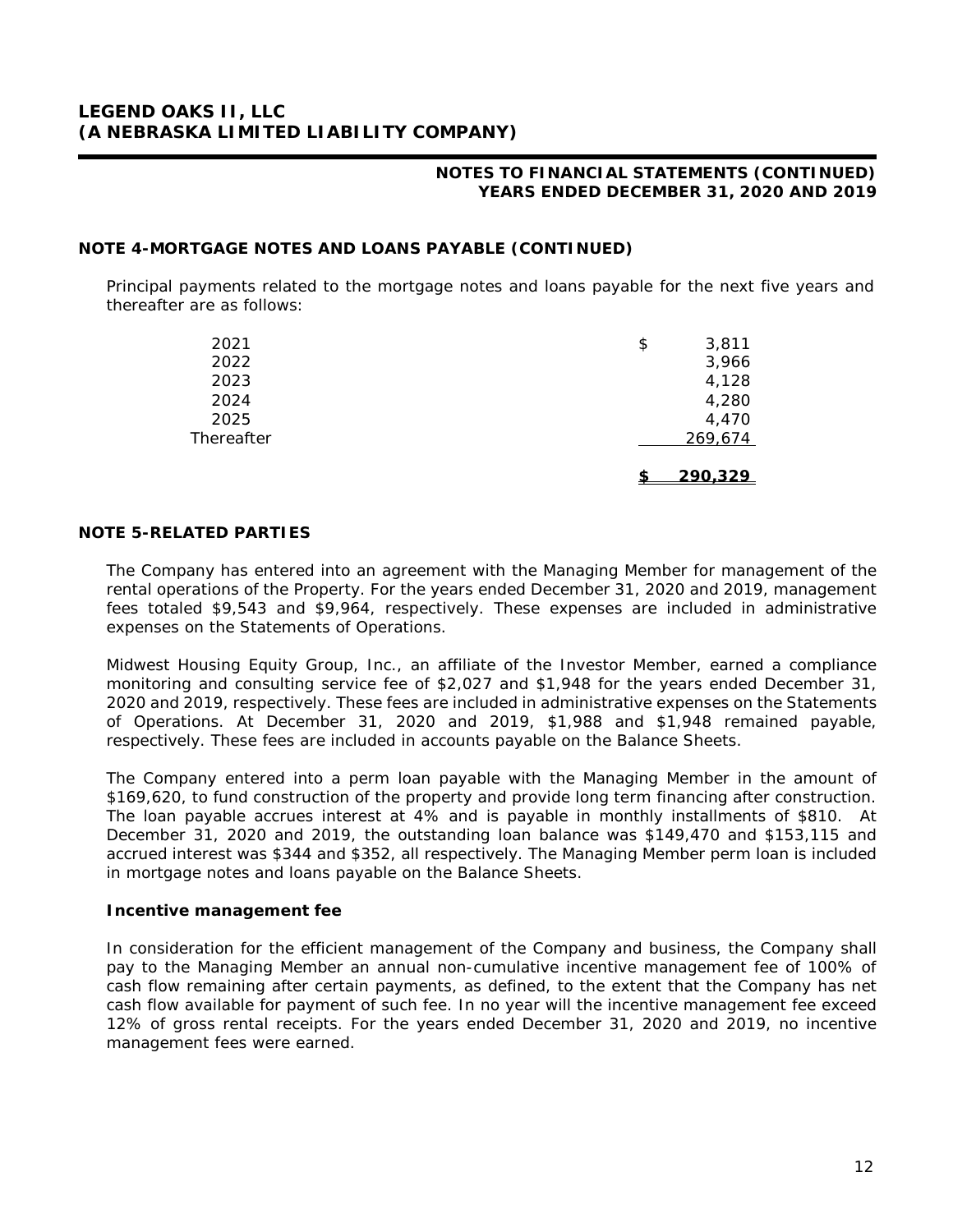# **NOTES TO FINANCIAL STATEMENTS (CONTINUED) YEARS ENDED DECEMBER 31, 2020 AND 2019**

# **NOTE 5-RELATED PARTIES (CONTINUED)**

#### **Managing Member loan**

The Managing Member advanced funds in the form of a loan to pay a portion of the costs incurred in connection with the construction of the property. The loan accrues interest at 2.37% and is payable from available cash flow. During the years ended December 31, 2020 and 2019, accrued interest of \$3,261 and \$3,301 was capitalized into the principal, respectively, and no amounts were repaid. At December 31, 2020 and 2019, the outstanding loan balance was \$140,859 and \$137,598, and accrued interest was \$3,348 and \$3,261, all respectively. The Managing Member loan is included in mortgage notes and loans payable on the Balance Sheets.

# **NOTE 6-MEMBERS' EQUITY (DEFICIT)**

Except as otherwise provided in the Operating Agreement, all net profits, net losses and each item of income, gain, loss, deduction and/or low income housing tax credit shall be allocated 99.99% to the Investor Member and .01% to the Managing Member.

As of December 31, 2020, the Investor Member has contributed \$2,281,374, per the Operating Agreement.

In accordance with the Operating Agreement, the Special Member has made a capital contribution of \$10, and the Managing Member has made a capital contribution of \$10.

# **NOTE 7-COMMITMENTS AND CONTINGENCIES**

The Company expects to generate an aggregate of \$2,660,180 of low-income housing tax credits ("Tax Credits") issued by Nebraska Investment Finance Authority. Generally, such low-income housing credits become available for use by its Partners pro-rata over a ten-year period that began in 2014. Because the Tax Credits are subject to complying with certain requirements, there can be no assurance that the aggregate amount of Tax Credits will be realized and failure to meet all such requirements may result in generating a lesser amount of Tax Credits than the expected amount. Also, low-income housing tax credits are contingent on the Company's ability to maintain compliance with Section 42 of the Internal Revenue Code. Failure to maintain compliance with occupant eligibility, and/or unit gross rent, or to correct non-compliance within a specified time period, could result in recapture of previously taken tax credits plus interest. In addition, such potential non-compliance may require an adjustment to the capital contributed by the Investor Member, which could reduce the fair value of the property.

# **Extended Use Agreement and Declaration of Restrictive Covenants**

The Company has entered into an Extended Use Agreement and Declaration of Restrictive Covenants with the Nebraska Investment Finance Authority, which restricts the use of the Property to low-income and very low-income families, as defined, for twenty years after the close of the compliance period, as defined.